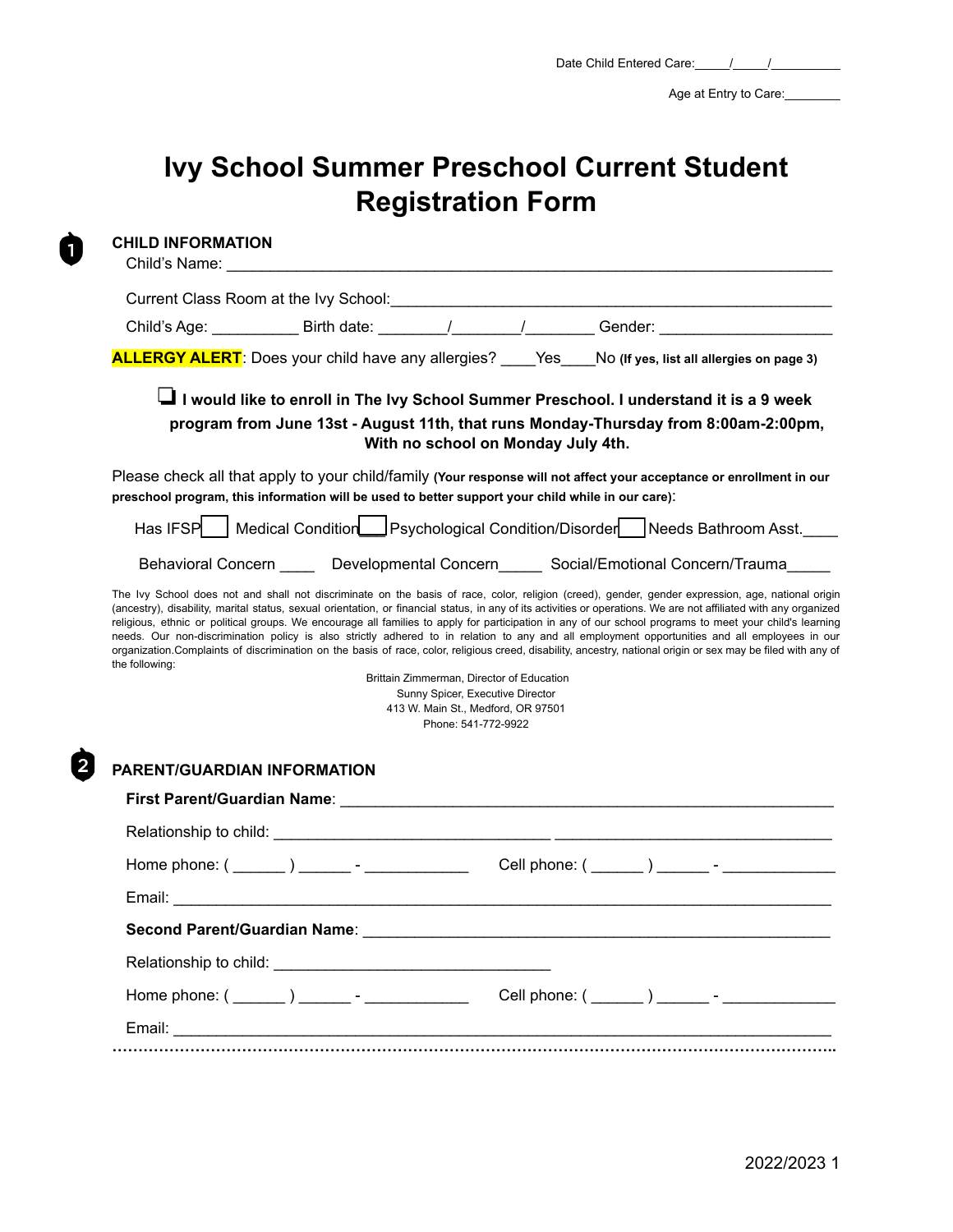0

4

6

Ò

**EMERGENCY CONTACT INFORMATION** Please provide up to two emergency contacts for us to reach out to **after attempting to reach parent(s)/guardian(s)** listed above. These will be added to your approved pick up list.

|                                                     | has your permission to pick up your child.                                   | PICK-UP LIST Please list anyone, other than the parents/guardians and emergency contacts, who                                                                                                           |
|-----------------------------------------------------|------------------------------------------------------------------------------|---------------------------------------------------------------------------------------------------------------------------------------------------------------------------------------------------------|
|                                                     |                                                                              |                                                                                                                                                                                                         |
|                                                     |                                                                              |                                                                                                                                                                                                         |
|                                                     |                                                                              |                                                                                                                                                                                                         |
|                                                     |                                                                              |                                                                                                                                                                                                         |
|                                                     | Please list anyone who is NOT allowed to pick up your child?                 |                                                                                                                                                                                                         |
| Name(s):<br>this person from picking up your child. |                                                                              | If the person listed above is a parent/guardian of your child, we will need copies of the legal documents that restrict                                                                                 |
| should be aware of:                                 |                                                                              | List any of your child's known allergies (including medicine or food) and any related medical protocols we                                                                                              |
|                                                     |                                                                              | List all health problems or medical concerns. Please note if any problems/conditions restrict your child's                                                                                              |
|                                                     |                                                                              | Please list non-allergy food sensitivities or difficulties we should be aware of?                                                                                                                       |
|                                                     | <b>CHILD'S GENERAL INFORMATION</b> Please provide the following information: |                                                                                                                                                                                                         |
|                                                     | changes, exciting or scary experience, etc)?                                 | Have there been any recent or upcoming changes, big events or experiences in your child's life (moves,<br>new family/household members, custody changes, a death, vacations/traveling, schedule/routine |
|                                                     |                                                                              |                                                                                                                                                                                                         |
|                                                     |                                                                              |                                                                                                                                                                                                         |
|                                                     |                                                                              |                                                                                                                                                                                                         |

\_\_\_\_\_\_\_\_\_\_\_\_\_\_\_\_\_\_\_\_\_\_\_\_\_\_\_\_\_\_\_\_\_\_\_\_\_\_\_\_\_\_\_\_\_\_\_\_\_\_\_\_\_\_\_\_\_\_\_\_\_\_\_\_\_\_\_\_\_\_\_\_\_\_\_\_\_\_\_\_\_\_\_ **…………………………………………………………………………….…………………………………………….**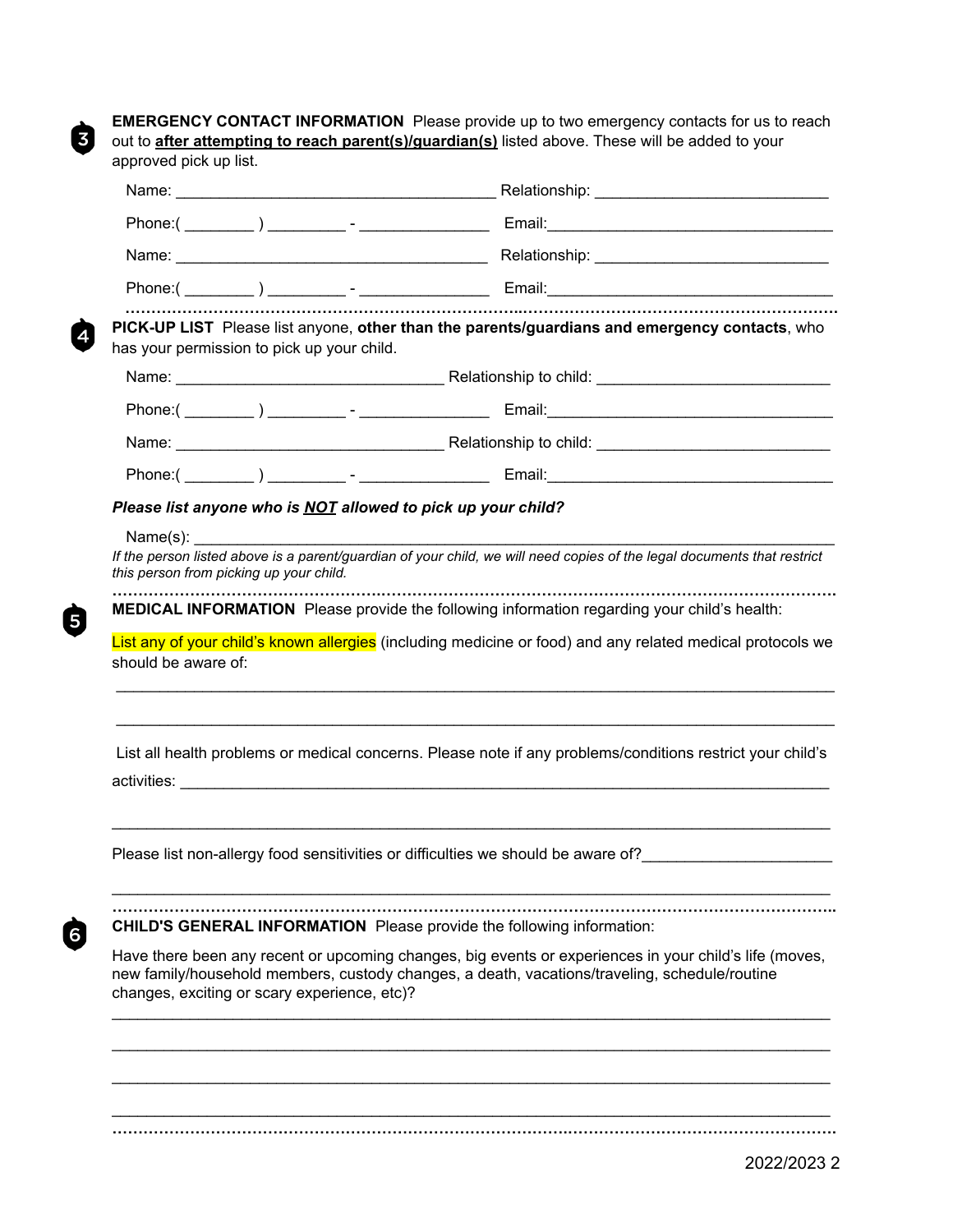#### **HOUSEHOLD INFORMATION**

0

 $\dot{Q}$ 

|                          | <b>PARENT/GUARDIAN AUTHORIZATION</b> Please list any restrictions to permission of the following:                                                                                                                                                                                                                                                                                                                                                                                                                                                                                                                                                                                                            |  |  |
|--------------------------|--------------------------------------------------------------------------------------------------------------------------------------------------------------------------------------------------------------------------------------------------------------------------------------------------------------------------------------------------------------------------------------------------------------------------------------------------------------------------------------------------------------------------------------------------------------------------------------------------------------------------------------------------------------------------------------------------------------|--|--|
|                          | $\Box$ My child may be taken on field trips or excursions by bus or private motor vehicle, as well as on<br>neighborhood walking excursions under required supervision.                                                                                                                                                                                                                                                                                                                                                                                                                                                                                                                                      |  |  |
|                          |                                                                                                                                                                                                                                                                                                                                                                                                                                                                                                                                                                                                                                                                                                              |  |  |
|                          | $\Box$ My child may be given non-prescription medication as indicated on the container. This may<br>include: sunscreen, children's pain reliever, antibacterial first aid cream and diapering ointment.<br>Syrup of ipecac may be administered if deemed necessary by the poison control operator. (The<br>child's parent or guardian will be contacted prior to administering non-prescription pain relievers.)                                                                                                                                                                                                                                                                                             |  |  |
|                          |                                                                                                                                                                                                                                                                                                                                                                                                                                                                                                                                                                                                                                                                                                              |  |  |
|                          | $\Box$ My child may be given prescription medications as indicated by a doctor. Prescription medications<br>must be current and the container clearly labeled by the issuing pharmacy with the doctor's<br>name, your child's name, and complete dosage directions. These will only be administered as<br>directed with a signed medical consent form from the parent.                                                                                                                                                                                                                                                                                                                                       |  |  |
|                          |                                                                                                                                                                                                                                                                                                                                                                                                                                                                                                                                                                                                                                                                                                              |  |  |
| possible.)<br>personnel. | treatment. (In most emergencies 911 is called, and the child is transported to the nearest hospital and<br>treated by the on-call physician. The parent(s)/guardian(s) of the child will be notified as soon as<br>If it is needed, The Ivy School/The Children's Museum of Southern Oregon has my permission to<br>transport my child to an available physician or medical treatment facility and be treated by medical                                                                                                                                                                                                                                                                                     |  |  |
|                          |                                                                                                                                                                                                                                                                                                                                                                                                                                                                                                                                                                                                                                                                                                              |  |  |
|                          | Printed Name                                                                                                                                                                                                                                                                                                                                                                                                                                                                                                                                                                                                                                                                                                 |  |  |
|                          | Sunscreen Authorization (please read and sign)<br>I understand that I am expected to apply sunscreen to my child every morning before drop off. I will<br>provide a non-aerosolized sunscreen, in its original packaging, labeled with my child's name. By signing<br>below I authorize The Ivy School Staff to assist with applying sunscreen to any bare skin surfaces<br>throughout the day, including the face, tops of ears and bare shoulders, arms, legs, and feet, 15-30 min<br>before outdoor activity. I understand that sunscreen will not be applied to any broken skin and I will be<br>notified if a skin reaction has been observed. By signing below I agree to all of the above statements. |  |  |
|                          | Childs Name                                                                                                                                                                                                                                                                                                                                                                                                                                                                                                                                                                                                                                                                                                  |  |  |
|                          |                                                                                                                                                                                                                                                                                                                                                                                                                                                                                                                                                                                                                                                                                                              |  |  |
|                          | Tuition Payment Agreement Please read and sign.<br>The Ivy School Preschool Summer Program is a 9 week program starting June 13th and ending August<br>11th. It is a M-TH program that runs from 8:00-2:00. The program Tuition is \$1,350.00 for all 9 weeks.<br>Tuition payments are broken into 3 equal payments of \$450. The first due by June 6th, the second due<br>July 5th & the third due August 1st                                                                                                                                                                                                                                                                                               |  |  |
|                          | There is no reduction of tuition due to illness, absences or school closure days. Any nayment received A                                                                                                                                                                                                                                                                                                                                                                                                                                                                                                                                                                                                     |  |  |

There is no reduction of tuition due to illness, absences, or school closure days. Any payment received 4 days after it is due will be considered late and will be subject to a \$25 late fee. A non-refundable, \$50.00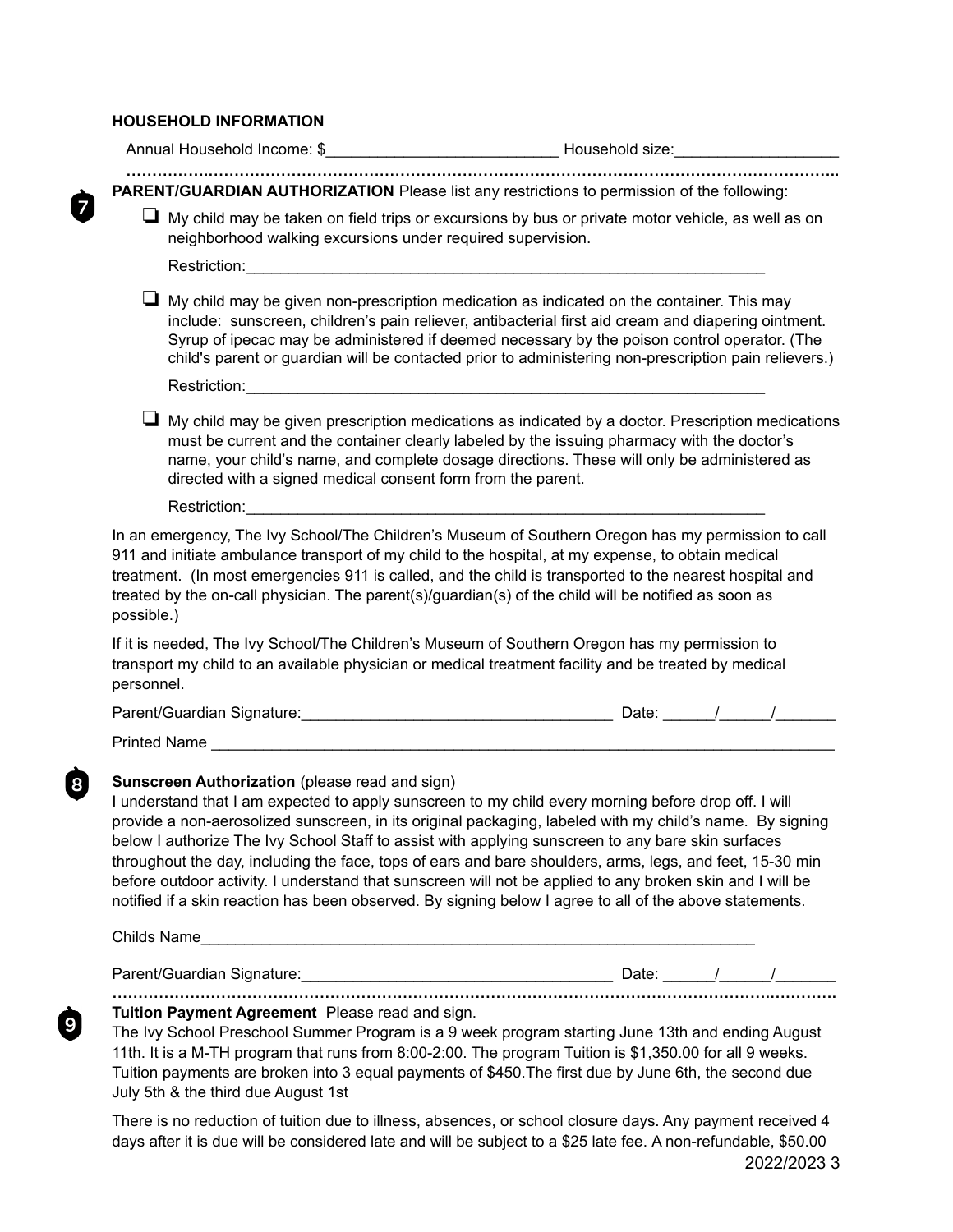Registration Fee, is due at the time of registration to hold your child's place. Tuition is not adjusted for scheduled closures or emergency/weather closures.

 $\Box$  I understand that I am responsible for paying my Summer Preschool tuition by the due date(s) listed for the payment option I choose and I agree to the Ivy School Summer Preschool Tuition Payment Agreement.

1ດເ

Signature:\_\_\_\_\_\_\_\_\_\_\_\_\_\_\_\_\_\_\_\_\_\_\_\_\_\_\_\_\_\_\_\_\_\_\_\_\_\_\_\_\_\_\_\_\_\_\_Date: \_\_\_\_\_\_/\_\_\_\_\_\_/\_\_\_\_

**Scholarship and Financial Aid Agreement** Please read and sign if you will be receiving a scholarship or financial aid from The Ivy School. I understand that I am receiving a scholarship that covers all or part of my Summer Preschool Tuition. I understand that late pick-up fees are not covered by my scholarship. I understand I will be responsible for paying these fees if they occur. (Please check the box that applies to your family)

❏ I understand and agree to The Scholarship/Financial Aid Agreement.

❏ I am not receiving aid of any kind.

### **PHOTO RELEASE FOR CLASSROOM MANAGEMENT AND FAMILY COMMUNICATION** Please read and sign.

I hereby grant The Ivy School/The Children's Museum of Southern Oregon permission to take and use my child's photograph in connection with camp activities and projects, for use in their private portfolio, classroom displays, brightwheel profile image, documentation and communication, and other private communication with our family. (Please make your selection below)

❏ I DO grant permission for my child to be photographed

❏ I DO NOT grant permission for my child to be photographed

| Signature:    | Jate <sup>.</sup> |  |
|---------------|-------------------|--|
| Child's Name: |                   |  |

#### **PHOTO RELEASE** Please read and sign.

I hereby grant The Ivy School/The Children's Museum of Southern Oregon permission to take and use my child's photograph in connection with camp activities, and projects, for use in displays, publications and web site posts related to The Ivy School/The Children's Museum of Southern Oregon, without payment or any other consideration in perpetuity. These photographs are used for internal communication and projects, and preschool/museum promotion. I have read and understand the above. (Please make your selection below)

 $\Box$  I DO grant permission for my child to be photographed

 $\Box$  I DO NOT grant permission for my child to be photographed

Signature:\_\_\_\_\_\_\_\_\_\_\_\_\_\_\_\_\_\_\_\_\_\_\_\_\_\_\_\_\_\_\_\_\_\_\_\_\_\_\_\_\_\_\_\_\_\_\_ Date: \_\_\_\_\_\_/\_\_\_\_\_\_/\_\_\_\_\_\_\_

Child's Name(s)  $\blacksquare$ 

## **VIDEO RELEASE** Please read and sign.

I authorize The Ivy School/The Children's Museum of Southern Oregon to use short video clip footage of my child taken during their school day. These videos are for educational purposes, and will be shown to staff and our parent community only. They will not be used for marketing or distributed to the public through any social media outlets (Please make your selection below)